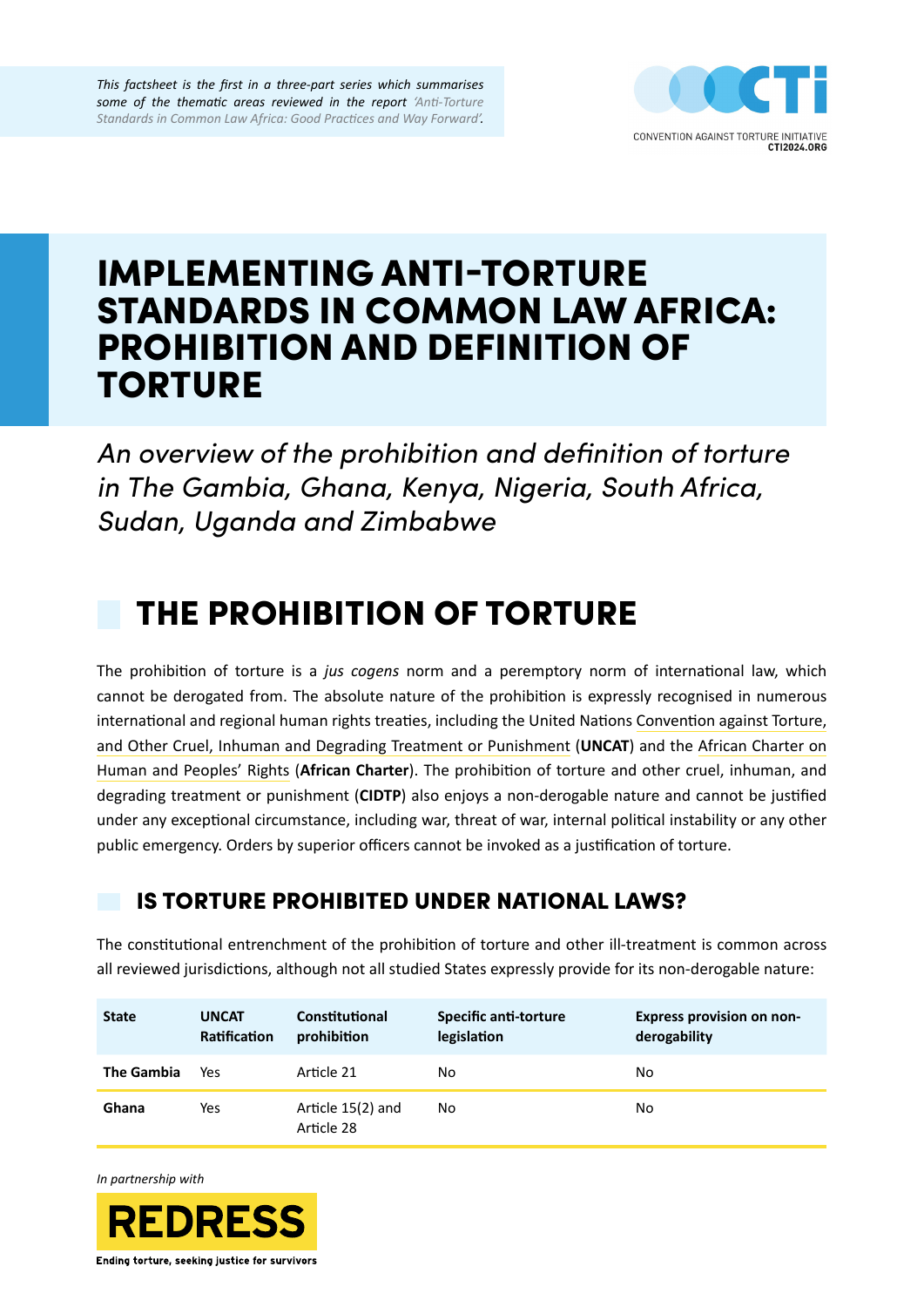| <b>State</b>        | <b>UNCAT</b><br><b>Ratification</b> | Constitutional<br>prohibition | <b>Specific anti-torture</b><br>legislation                                  | <b>Express provision on non-</b><br>derogability                                    |  |
|---------------------|-------------------------------------|-------------------------------|------------------------------------------------------------------------------|-------------------------------------------------------------------------------------|--|
| Kenya               | Yes                                 | Article 29                    | Yes – The Prevention of<br>Torture Act, 2017 (PTA)                           | Yes - Constitution Article 25;<br>PTA, Article 6                                    |  |
| Nigeria             | Yes                                 | Article 34(1)                 | Yes – Anti-torture Act, 2017<br>(ATA)                                        | $Yes - ATA, Section 3(1)$                                                           |  |
| <b>South Africa</b> | Yes                                 | Article 12                    | Yes - Prevention of<br>Combating and Torture of<br>Persons Act, 2013 (PCTPA) | Yes - Constitution, Article<br>37(5); PCTPA, Article 4(4)                           |  |
| Sudan               | Yes                                 | Article 50                    | N <sub>o</sub>                                                               | Yes (related to torture only,<br>not CIDTP) - Constitutional<br>Charter, Article 40 |  |
| Uganda              | Yes                                 | Article 24                    | Yes - The Prevention and<br>Prohibition of Torture Act,<br>2012 (PPTA)       | Yes - Constitution, Article 44;<br>PPTA, Article 3                                  |  |
| Zimbabwe            | No                                  | Article 53                    | No.                                                                          | Yes - Constitution, Articles<br>86(3)(c) and 87(4)(b) Yes                           |  |

### *Caselaw spotlight*

*The non-derogable nature of the prohibition of torture and other ill-treatment has also been upheld by domestic Courts:*



#### **KENYA.** *EG & 7 OTHERS V ATTORNEY GENERAL.*

In 2019, the High Court at Nairobi upheld the absolute nature of the prohibition of torture and that of cruel or degrading treatment or punishment, recognising it as a fundamental right that no law can seek to limit.



#### **UGANDA.** *ISSA WAZEMBE V ATTORNEY GENERAL.*

In 2019, the High Court held that freedom from torture and CIDTP is a non-derogable right, stating that torture absolutely "cannot be tolerated".



#### **SOUTH AFRICA.** *S V MTHEMBU.*

In 2008, the Supreme Court of Appeal drew on the absolute nature of the prohibition of torture under UNCAT for its holding: "no derogation from it is permissible, even in the event of a public emergency (…). Our Constitution follows suit and extends the non-derogation principle to include cruel, inhuman and degrading treatment".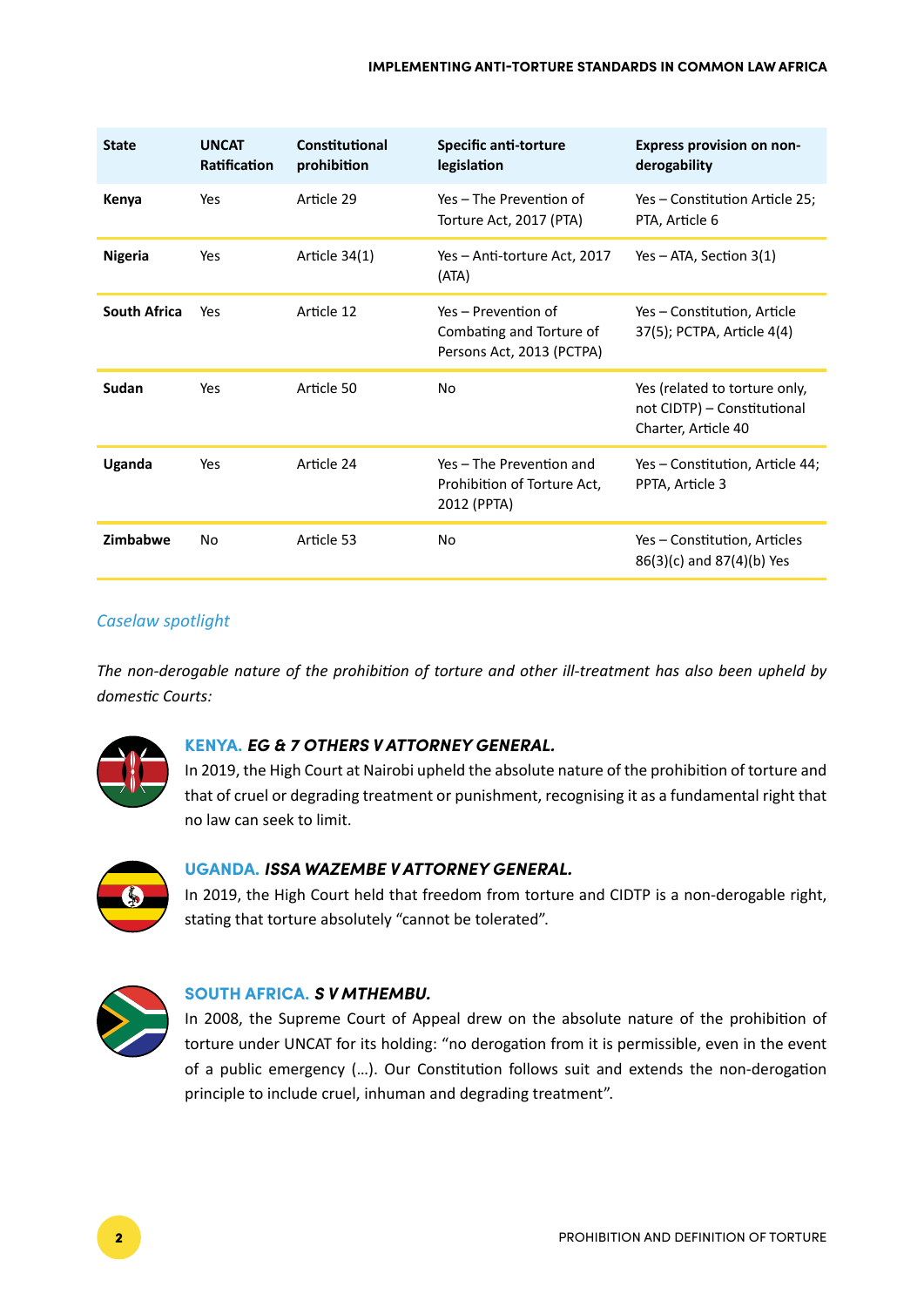## ELEMENTS OF THE DEFINITION OF TORTURE

The definition of torture under UNCAT is without prejudice to any international instrument or national legislation which does or may contain provisions of wider application (Article 1.2. UNCAT). States may decide to incorporate the UNCAT definition by amending existing legislation, such as their Criminal Code or other relevant criminal laws, or by adopting a stand-alone anti-torture law.

As provided for in Article 1.1 of UNCAT, four elements are needed for an act to amount to 'torture' under the Convention:



- **Severe pain or suffering**, whether physical **1.** or mental
- **Element of intent** (pure negligence does not **2.** amount to torture)
- **Specific purpose** (for example, obtaining **3.** information or a confession, punishment, intimidation or coercion, or for any reason based on discrimination of any kind, or any other purpose)
- **4.** Infliction by or at the instigation of or with the consent or acquiescence of a **public official or other person acting in an official capacity**

### IS TORTURE DEFINED IN NATIONAL LAWS?

Half of the eight States under review have defined torture, mostly in line with Article 1.1 of UNCAT, into their legal framework:



### **KENYA – PREVENTION OF TORTURE ACT, ART. 4**

"Torture means any act by which severe pain or suffering, whether physical or mental, is intentionally inflicted on a person  $-$  (a) for the purposes of  $-$  (i) obtaining information or a confession from him or her or any other person; (ii) punishing him or her for an act he or she or any other person has committed, is suspected of having committed or is planning to commit; or (iii) intimidating or coercing him or her or any other person to do, or to refrain from doing, anything; or (b) for any reason based on discrimination of any kind; when such pain or suffering is inflicted by or at the instigation of, or with the consent or acquiescence of a public officer or a person acting on behalf of a public officer, but does not include pain or suffering arising only from, inherent in or incidental to lawful sanctions."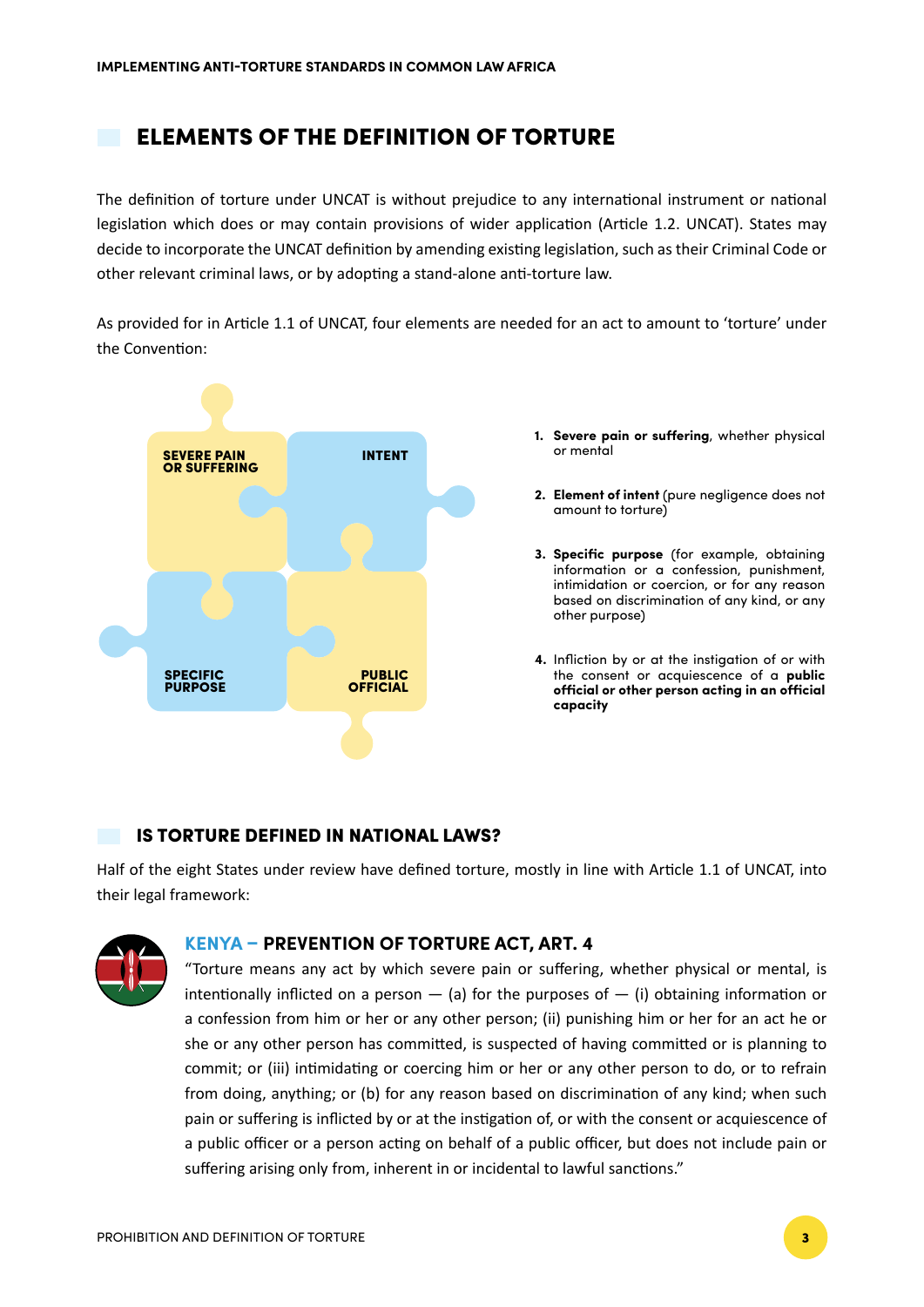## **NIGERIA – ANTI-TORTURE ACT, ART. 2**

"Torture is deemed committed when an act by which pain or suffering, whether physical or mental, is intentionally inflicted on a person to – (a) obtain information or a confession from him or a third person; (b) punish him for an act he or a third person has committed or is suspected of having committed; or (c) intimidate or coerce him or a third person for any reason based on discrimination of any kind – when such pain or suffering is inflicted by or at the instigation of or with the consent or acquiescence of a public official or other person acting in an official capacity provided that it does not include pain or suffering in compliance with lawful sanctions".



### **SOUTH AFRICA – PREVENTION AND PROHIBITION OF TORTURE ACT, ART. 3**

"Torture means any act by which severe pain or suffering, whether physical or mental, is intentionally inflicted on a person (a) For such purposes as to *(i)* obtain information or a confession from him or her or any other person; *(ii)* punish him or her for an act he or she or any other person committed, is suspected of having committed or is planning to commit; or *(iii)* intimidate or coerce him or her or any other person to do, or to refrain from doing, anything; or (b) For any reason based on discrimination of any kind, when such pain or suffering is inflicted by or at the instigation of, or with the consent or acquiescence of a public official or other person acting in an official capacity, but does not include pain or suffering arising only from, inherent in or incidental to lawful sanctions."



#### **UGANDA – PREVENTION AND PROHIBITION OF TORTURE ACT, ART. 2**

"Torture means any act or omission, by which severe pain or suffering whether physical or mental, is intentionally inflicted on a person by or at the instigation of or with the consent or acquiescence of any person whether a public official or other person acting in an official capacity or private capacity for such purposes as  $-$  (a) obtaining information or a confession from the person or any other person; (b) punishing that person for an act he or she or any other person has committed, or is suspected of having committed or of planning to commit; or (c) intimidating or coercing the person or any other person to do, or to refrain from doing, any act."

| <b>UNCAT</b>   | <b>Element 1</b>         | <b>Element 2</b> | Element $3*$                                                                                                                                     | <b>Element 4</b> |
|----------------|--------------------------|------------------|--------------------------------------------------------------------------------------------------------------------------------------------------|------------------|
| Kenya          |                          |                  | Not quite $-$ list of<br>purposes is not<br>non-exhaustive                                                                                       |                  |
| <b>Nigeria</b> | $No - lacks$<br>"severe" |                  | Not quite $-$ list of<br>purposes is not<br>non-exhaustive<br>and conflates<br>intimidation or<br>coercion with<br>discrimination of<br>any kind |                  |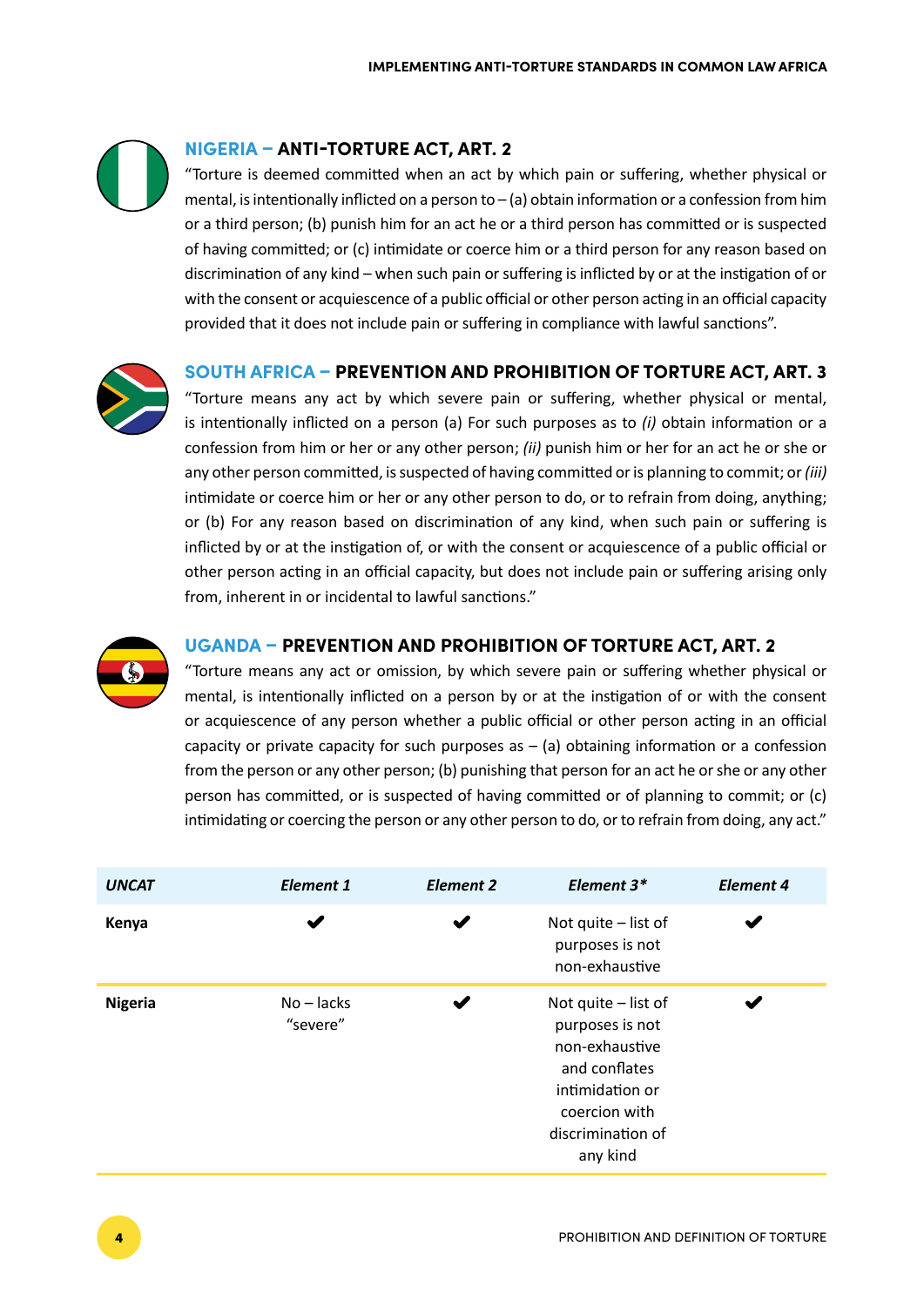| <b>South Africa</b> |  |                                           |                                                        |
|---------------------|--|-------------------------------------------|--------------------------------------------------------|
| Uganda              |  | $No - lacks$<br>discriminatory<br>purpose | Also extends the<br>scope to include<br>private actors |

#### *Caselaw spotlight*



#### **UGANDA**

*[Paulo Baguma Murama v Uganda Revenue Authority](https://ulii.org/ug/judgment/hc-civil-division-uganda/2020/29).* In 2020, Uganda's High Court clarified that "torture does not presuppose violence" and can be practiced through subtle techniques not leading to physical pain but instead to "the disintegration of an individual's personality, the shattering of his mental and psychological equilibrium and the crushing of his will".



#### **KENYA**

*[Coalition on Violence Against Women & 11 others v Attorney general of the Republic of Kenya](http://kenyalaw.org/caselaw/cases/view/206218/)  [& 5 others](http://kenyalaw.org/caselaw/cases/view/206218/)*. In the aftermath of Kenya's general election in December 2007, several women, men and children were subjected to forms of sexual and gender-based violence including rape, gang rape, sodomy and other acts perpetrated by State and non-State actors. The victims reported that the State failed to adequately investigate the facts and to prevent the foreseeable violence, due to lack of training of the police, failure to plan and prepare policing operations during post-election violence, and to intervene where violence did occur. The High Court found that "the State does indeed have an obligation to prevent violations by State actors and non-State actors". It held that the State's failure to prevent, investigate and prosecute those violations was a basis for holding the State itself accountable for torture.

#### **Shared challenges:**

- For some States, the lack of criminalisation of torture as a separate offence prevents acts amounting to torture from being prosecuted as such and, although such acts could be prosecuted under other ordinary criminal offences, this strategy may be insufficient to reflect the gravity of the crime and ensure adequate penalties.
- Similarly, domestic definitions of torture which do not always include (at a minimum) all four elements of the definition under UNCAT may inappropriately limit their scope and application.
- States do not always recognise in law and/or comply in practice with the duty to prevent torture by both State and non-State actors.